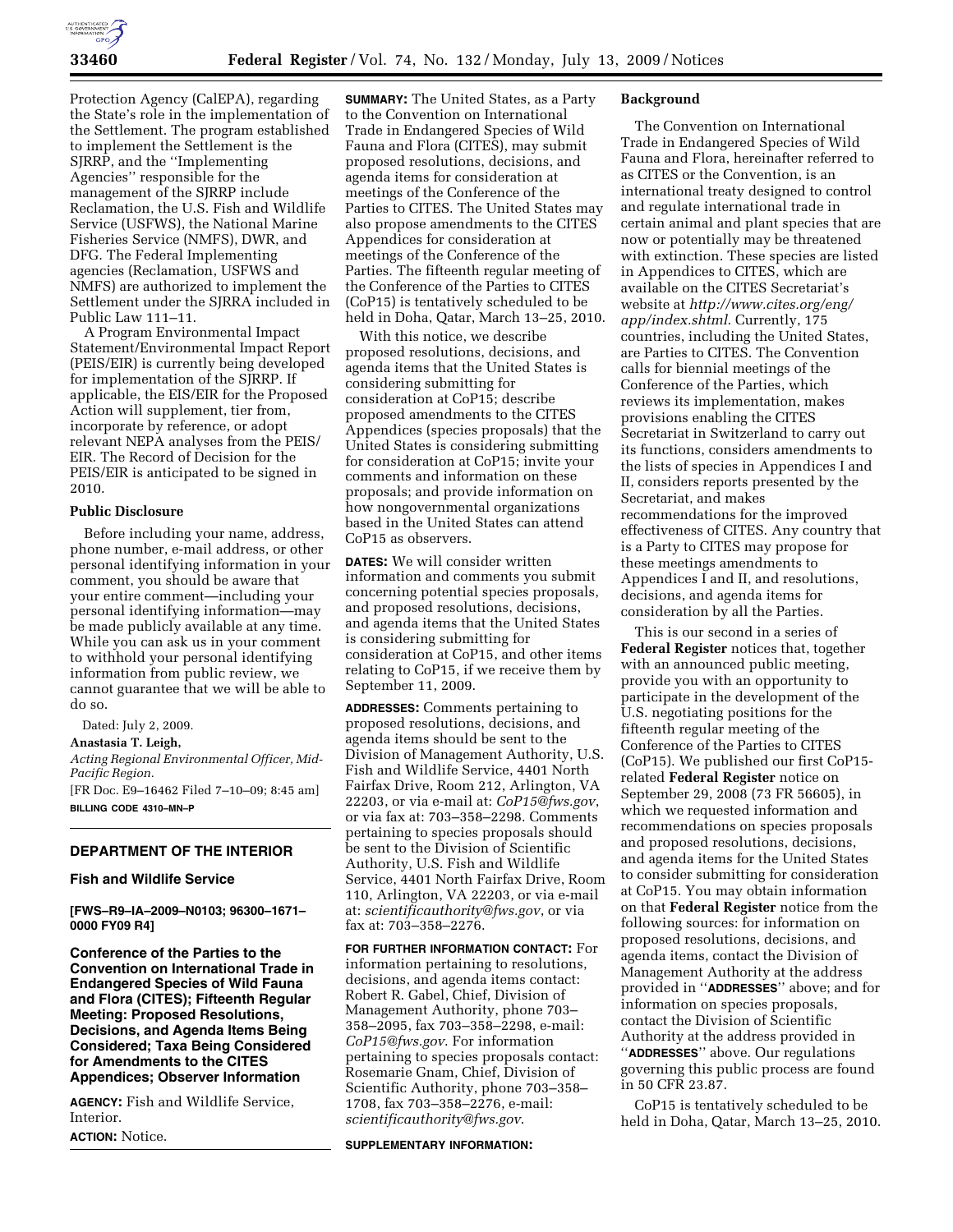# **I. Recommendations for Resolutions, Decisions, and Agenda Items for the United States To Consider Submitting for CoP15**

In our **Federal Register** notice published on September 29, 2008 (73 FR 56605), we requested information and recommendations on potential resolutions, decisions, and agenda items for the United States to submit for consideration at CoP15. We received recommendations for resolutions, decisions, and agenda items from the following organizations: the Species Survival Network (SSN); TRAFFIC; the Whale and Dolphin Conservation Society (WDCS); and the World Wide Fund for Nature (WWF). We also received a comment from one individual.

We considered all of the recommendations of the above individual and organizations, as well as the factors described in the U.S. approach for CoP15 discussed in our September 29, 2008, **Federal Register**  notice, when compiling a list of resolutions, decisions, and agenda items that the United States is likely to submit for consideration by the Parties at CoP15; and lists of resolutions, decisions, and agenda items for consideration at CoP15 that the United States either is currently undecided about submitting, is not considering submitting at this time, or plans to address in other ways. The United States may consider submitting documents for some of the issues for which it is currently undecided or not considering submitting at this time, depending on the outcome of discussions of these issues in the CITES Animals, Plants, and Standing Committees, or additional consultations with range country governments and subject matter experts.

Please note that, in sections A, B, and C below, we have listed those resolutions, decisions, and agenda items that the United States is likely to submit, currently undecided about submitting, or currently planning not to submit. We have posted an extended version of this notice on our website at *http://www.fws.gov/international/ newspubs/fedregnot.html*, with text describing in more detail each of these issues and explaining the rationale for the tentative U.S. position on each issue. Copies of the extended version of the notice are also available from the Division of Management Authority at the above address.

We welcome your comments and information regarding the resolutions, decisions, and agenda items that the United States is likely to submit,

currently undecided about submitting, or currently planning not to submit.

# **A. What resolutions, decisions, and agenda items is the United States likely to submit for consideration at CoP15?**

1. A document that continues to support a strong stance on tiger conservation and efforts to address illegal trade in tiger and other Asian big cat parts and derivatives in both range and consumer countries.

2. A discussion document addressing inconsistent implementation of Appendix-III timber listings annotated to include only the national populations of the listing countries, and possibly including a proposal to amend Resolution Conf. 9.25 (Rev. CoP14), by deleting Recommendation a) iv), regarding the inclusion of geographically separate populations of timber species in Appendix III, and adding language to direct the CITES Secretariat to consult with countries who request such listings to ensure that the listings will achieve the level of control and cooperation with other range countries intended.

3. A discussion document addressing difficulties encountered associated with the reporting of scientific names for CITES-listed coral specimens, including proposed changes to Resolution Conf. 12.3 (Rev. CoP14) to indicate that taxonomic names of corals on CITES permits and certificates should comply with the list in CITES Notification to the Parties No. 2003/020, and a draft decision directing the Animals Committee to update the list in Notification No. 2003/020.

# **B. On what resolutions, decisions, and agenda items is the United States still undecided, pending additional information and consultations?**

1. A discussion document on how CITES might incorporate impacts of climate change in future deliberations, or how Parties could incorporate climate change resilience into their nondetriment findings.

2. A discussion document on the conservation issues associated with and management of the snake trade in Asia.

3. A discussion document raising possible problems with the current guidelines to register and monitor operations that breed Appendix-I animal species for commercial purposes provided in Resolution Conf. 12.10 (Rev. CoP14), and possibly including a proposal to amend this resolution.

# **C. What resolutions, decisions, and agenda items is the United States not likely to submit for consideration at CoP15, unless we receive significant additional information?**

1. A resolution that details the need to accurately and adequately describe on CITES permits and in CITES annual reports both the types of specimens in trade and the quantities of specimens in trade.

2. A document expressing disappointment in the lack of progress that has been made to date in the development and implementation of regional management plans for the African grey parrot (*Psittacus erithacus*).

3. A document related to the establishment of ''zero export quotas'' for those species subject to a Standing Committee recommendation to suspend trade.

4. A document emphasizing the importance of sound science in the making of CITES non-detriment findings for the import of specimens included in Appendix I, and export of specimens of species included in Appendices I and II.

### **II. Recommendations for Species Proposals for the United States To Consider Submitting for CoP15**

In our **Federal Register** notice of September 29, 2008 (73 FR 56605), we requested information and recommendations on potential species proposals for the United States to consider submitting for consideration at CoP15. We received recommendations from the following organizations for possible proposals involving 46 taxa (5 families, 7 genera, and 34 individual species) and 5 general animal groups (furbearers, ungulates, freshwater turtles, sharks, and other fish): the Animal Welfare Institute; Defenders of Wildlife; the Humane Society of the United States (HSUS); Humane Society International (HSI); the International Union for Conservation of Nature Species Survival Commission (IUCN/ SSC) Tortoise and Freshwater Turtle Specialist Group; the Mid-Atlantic Turtle and Tortoise Society; the Ocean Conservancy; the Pew Institute for Ocean Conservation Science; Sea Web; SSN; TRAFFIC; WDCS; and WWF. We have undertaken initial assessments of the available trade and biological information on all of these taxa. Based on these assessments, we made provisional determinations of whether to proceed with the development of proposals to list or delist species, or transfer them from one Appendix to another. We made these determinations by considering the quality of biological and trade information available on the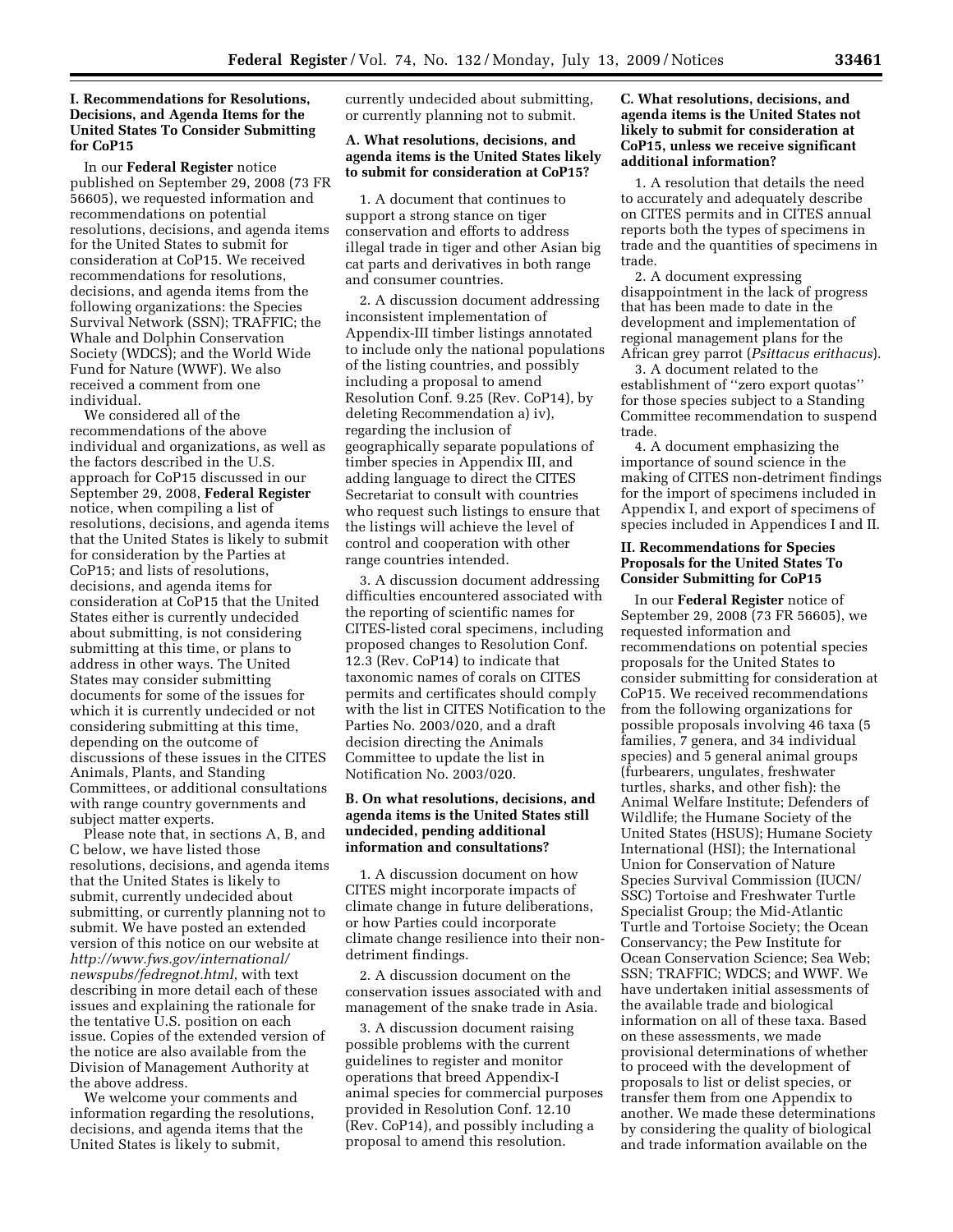species; the presence, absence, and effectiveness of other mechanisms that may preclude the need for a CITES listing (e.g., range country actions or other international agreements); and availability of resources. Furthermore, our assignment of a taxon to one of these categories, which reflects the likelihood of our submitting a proposal, included consideration of the following factors, which reflect the U.S. approach for CoP15 discussed in our September 29, 2008, **Federal Register** notice:

(1) Is it a native U.S. species that is or may be significantly affected by trade, or if it is a currently listed U.S. species, does the listing accurately reflect the biological and trade status of the species?

(2) Is it a native U.S. species that is not at this time significantly impacted by trade within the United States, but is being significantly impacted elsewhere in its range?

(3) Is it a foreign species, not native to the United States, but which is or may be significantly affected by trade, and the United States is a significant component of the trade (i.e., as an importing country)?

(4) Is it a species for which the United States is neither a range country nor a country significantly involved in trade, but for which trade is a serious threat to the continued existence of the species, other mechanisms are lacking or ineffective for bringing trade under control, and action is urgently needed?

In sections A, B, and C below, we have listed the current status of each species proposal recommended by the public, as well as species proposals we have been developing on our own. Please note that we have only provided here a list of taxa and the proposed action. We have posted an extended version of this notice on our website at *http://www.fws.gov/international/ newspubs/fedregnot.html*, with text describing in more detail each proposed action and explaining the rationale for the tentative U.S. position on each possible proposal. Copies of the extended version of the notice are also available from the Division of Management Authority at the above address.

We welcome your comments, especially if you are able to provide any additional biological or trade information on these species. For each species, more detailed information is on file in the Division of Scientific Authority.

# **A. What species proposals is the United States likely to submit for consideration at CoP15?**

The United States is likely to develop and submit proposals for the following taxa. For some of the species below, particularly those not native to the United States, additional consultations with range countries and subject matter experts are proceeding, and final decisions are pending, based on the outcomes of those consultations and any additional information received.

# Plants

1. Flasked seedlings – Amendment of the annotation for Appendix-I orchid species to make it consistent with the language in Resolution Conf. 11.11 (Rev. CoP14) pertaining to flasked seedlings

#### Corals

2. Red and pink coral (*Corallium* spp. and *Paracorallium* spp.) – Inclusion in Appendix II

### Mammals

3. Bobcat (*Lynx rufus*) – Removal from Appendix II

### **B. On what species proposals is the United States still undecided, pending additional information and consultations?**

The United States is still undecided on whether to submit proposals for CoP15 for the following taxa. In some cases, we have not completed our consultations with relevant range countries. In other cases, we expect meetings to occur in the immediate future at which participants will generate important recommendations, trade analyses, or biological information on the taxon in question.

#### Plants

1. Cedars (*Cedrela* spp.) – Inclusion in Appendix II

2. Cliff spurge (*Euphorbia misera*) – Removal from Appendix II

## Mollusks

3. Nautilids (*Allonautilus* spp. and *Nautilus* spp.) – Inclusion in Appendix II

### Fish

4. Tope shark (*Galeorhinus galeus*) – Inclusion in Appendix II

- 5. Shortfin mako shark (*Isurus oxyrhinchus*) – Inclusion in Appendix II
- 6. Longfin mako shark (*Isurus paucus*) – Inclusion in Appendix II
- 7. Porbeagle shark (*Lamna nasus*) Inclusion in Appendix II
- 8. Freshwater sawfish (*Pristis*
- *microdon*) Transfer from Appendix II to Appendix I

9. Hammerhead sharks (*Sphyrna* spp.) – Inclusion in Appendix II

- 10. Spiny dogfish (*Squalus acanthias*) – Inclusion in Appendix II
- 11. Requiem sharks (Carcharinidae) Inclusion in Appendix II
- 12. Devil and manta rays (Mobulidae) – Inclusion in Appendix II
- 13. Freshwater stingrays
- (Potamotrygonidae) Inclusion in Appendix II
- 14. American eel (*Anguilla rostrata*) Inclusion in Appendix II
- 15. Northern bluefin tuna (*Thunnus thynnus*) – Inclusion in Appendix I

### Reptiles

16. Common snapping turtle (*Chelydra serpentina*) – Inclusion in Appendix III (Note: The IUCN/SSC Tortoise and Freshwater Turtle Specialist Group recommended that the United States propose inclusion of the common snapping turtle in Appendix III at CoP15, although inclusion of a species in Appendix III is a unilateral decision and does not require a proposal to be brought forward to the CoP)

17. Spotted turtle (*Clemmys guttata*) – Inclusion in Appendix II

18. Diamondback terrapin (*Malaclemys terrapin*) – Inclusion in Appendix II

- 19. Florida soft-shell turtle (*Apalone ferox*) – Inclusion in Appendix II
- 20. Smooth soft-shell turtle (*Apalone mutica*) – Inclusion in Appendix II
- 21. Spiny soft-shell turtle (*Apalone spinifera*) – Inclusion in Appendix II
- 22. Giant leaf-tailed gecko (*Uroplatus giganteus*) – Transfer from Appendix II to Appendix I

#### Mammals

23. Polar bear (*Ursus maritimus*) – Transfer from Appendix II to Appendix I

24. Walrus (*Odobenus rosmarus*) – Inclusion in Appendix II

25. Narwhal (*Monodon monoceros*) – Transfer from Appendix II to Appendix I

# **C. What species proposals is the United States not likely to submit for consideration at CoP15, unless we receive significant additional information?**

The United States does not intend to submit proposals for the following taxa unless we receive significant additional information indicating that a proposal is warranted. Information currently available for each of the taxa listed below does not support a defensible listing proposal. In addition to the taxa listed below, please note that the Animal Welfare Institute provided us with a tentative list of taxonomic groups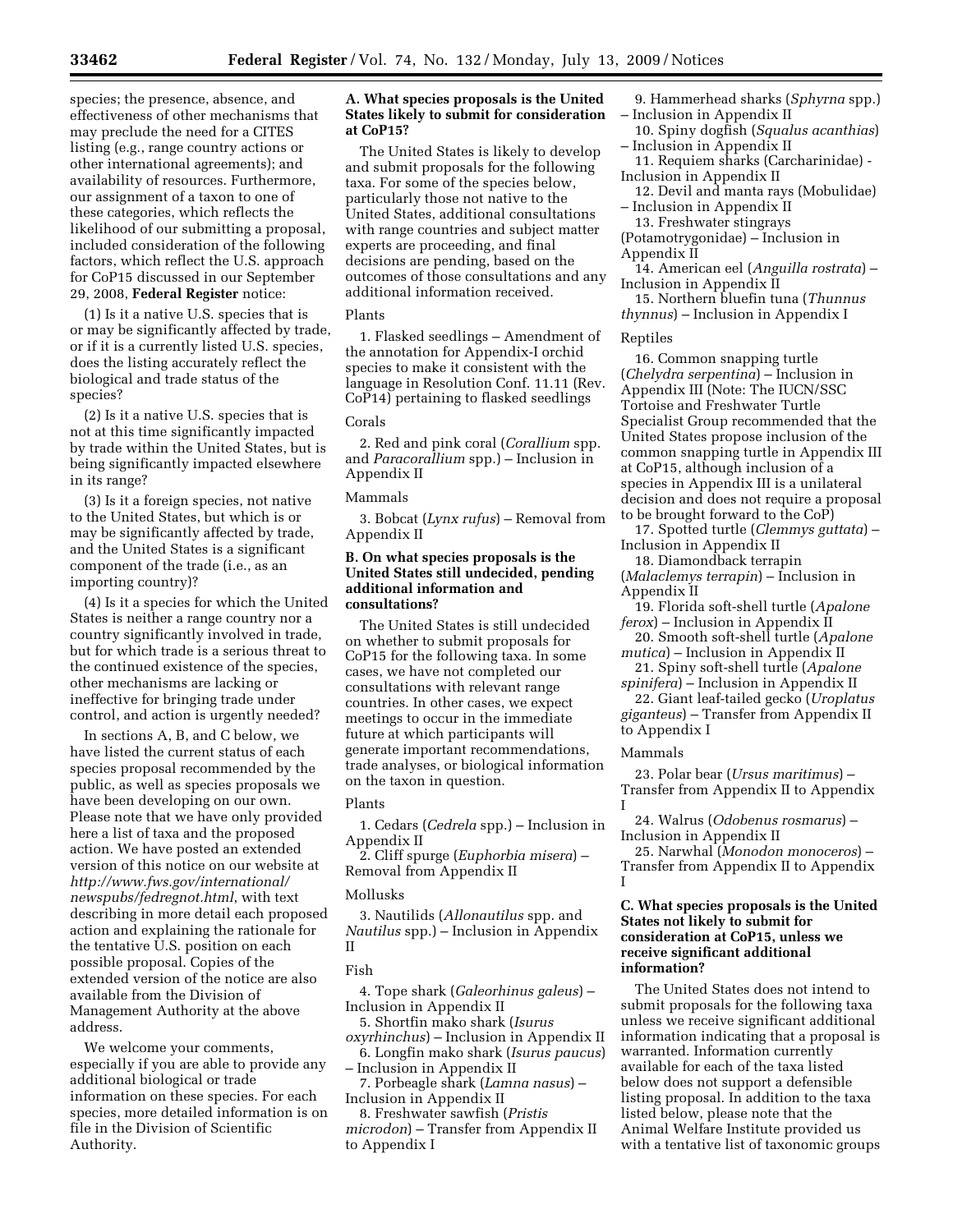of animal species for which it was recommending that the United States consider amendments to the Appendices. These groups of species included ''native and non-native species including freshwater turtles, sharks, furbearers, fish, and ungulates.'' We do not have the resources to evaluate such a broad request in the timeframes necessary for decision making for CoP15. Therefore, the United States does not intend to submit any proposals to the CoP as a result of this recommendation.

### Fish

1. Gulper sharks (Centrophoridae) – Inclusion in Appendix II

2. Guitarfishes and shovelnose rays (Rhinobatidae) – Inclusion in Appendix II

3. Beluga sturgeon (*Huso huso*) – Transfer from Appendix II to Appendix I

### Amphibians

4. Blue-sided frog (*Agalychnis annae*) – Inclusion in Appendix II

5. Morelet's tree frog (*Agalychnis moreletii*) – Inclusion in Appendix II

6. Rancho Grande harlequin frog (*Atelopus cruciger*) – Inclusion in Appendix II

7. Helmeted water toad (*Caudiverbera caudiverbera*) – Inclusion in Appendix II

8. Santa Fe frog (*Leptodactylus* 

*laticeps*) – Inclusion in Appendix II 9. Giant Asian river frog (*Limnonectes* 

- *blythii*) Inclusion in Appendix II 10. Fanged river frog (*Limnonectes*
- *macrodon*) Inclusion in Appendix II 11. Giant Philippine frog

(*Limnonectes magnus*) – Inclusion in Appendix II

12. Albanian water frog (*Rana shqiperica*) – Inclusion in Appendix II

13. Rain frog (*Scaphiophryne boribory*) – Inclusion in Appendix II

14. Alto Verapaz salamander (*Bolitoglossa dofleini*) – Inclusion in Appendix II

15. Kaiser's spotted newt (*Neurergus kaiseri*) – Inclusion in Appendix I or II

16. Kurdistan newt (*Neurergus microspilotus*) – Inclusion in Appendix II

#### Reptiles

17. Alligator snapping turtle (*Macrochelys temminckii*) – Inclusion in Appendix II

18. Map turtles (*Graptemys* spp.) – Inclusion in Appendix II

In addition to the taxa listed above, Defenders of Wildlife and SSN suggested that more research be done on *Limnonectes* spp. frogs and the Laos wart newt (*Paramesotriton laoensis*). We

need additional biological and trade information for both taxa to determine whether they meet the listing criteria in CITES Resolution Conf. 9.24 (Rev. CoP14).

### **Request for Information and Comments**

We invite any information and comments concerning any of the possible CoP15 species proposals and proposed resolutions, decisions, and agenda items discussed above. You must submit your information and comments to us no later than the date specified in ''DATES'' above, to ensure that we consider them. Comments and materials received will be available for public inspection, by appointment, from 8 a.m. to 4 p.m., Monday through Friday, at either the Division of Management Authority or the Division of Scientific Authority. Our practice is to make comments, including names and home addresses of respondents, available for public review during regular business hours. Individual respondents may request that we withhold their home addresses from the administrative record, which we will honor to the extent allowable by law. There also may be circumstances in which we would withhold from the administrative record a respondent's identity, as allowable by law. If you wish to withhold your name and/or address, you must state this prominently at the beginning of your comment. We will make all comments and materials submitted by organizations or businesses, and by individuals identifying themselves as representatives or officials of organizations or businesses, available for public inspection in their entirety.

### **Observers**

Article XI, paragraph 7 of CITES states the following:

''Any body or agency technically qualified in protection, conservation or management of wild fauna and flora, in the following categories, which has informed the Secretariat of its desire to be represented at meetings of the Conference by observers, shall be admitted unless at least one-third of the Parties present object:

(a) international agencies or bodies, either governmental or nongovernmental, and national governmental agencies and bodies; and

(b) national non-governmental agencies or bodies which have been approved for this purpose by the State in which they are located.

Once admitted, these observers shall have the right to participate but not to vote.''

Persons wishing to be observers representing international nongovernmental organizations (which must have offices in more than one country) at CoP15 may request approval directly from the CITES Secretariat. Persons wishing to be observers representing U.S. national nongovernmental organizations at CoP15 must receive prior approval from our Division of Management Authority. Once we grant our approval, a U.S. national nongovernmental organization is eligible to register with the Secretariat and must do so at least 6 weeks prior to the opening of CoP15 to participate in CoP15 as an observer. Individuals who are not affiliated with an organization may not register as observers. An international nongovernmental organization with at least one office in the United States may register as a U.S. nongovernmental organization if it prefers.

A request submitted to us for approval as an observer should include evidence of technical qualifications in protection, conservation, or management of wild fauna and/or flora, on the part of both the organization and the individual representative(s). The request should also include copies of the organization's charter and/or bylaws, and a list of representatives it intends to send to CoP15. Organizations seeking approval for the first time should detail their experience in the protection, conservation, or management of wild fauna and/or flora, as well as their purposes for wishing to participate in CoP15 as an observer. An organization that we have previously approved as an observer at a meeting of the Conference of the Parties within the past 5 years must submit a request, but does not need to provide as much detailed information concerning its qualifications as an organization seeking approval for the first time. These requests should be sent to the Division of Management Authority (see ''**ADDRESSES**,'' above).

Once we approve an organization as an observer, we will send the organization instructions for registration with the CITES Secretariat in Switzerland, including a meeting registration form and travel and hotel information. A list of organizations approved for observer status at CoP15 will be available upon request from the Division of Management Authority just prior to the start of CoP15.

#### **Future Actions**

We expect the CITES Secretariat to provide us with a provisional agenda for CoP15 within the next several months. Once we receive the provisional agenda,